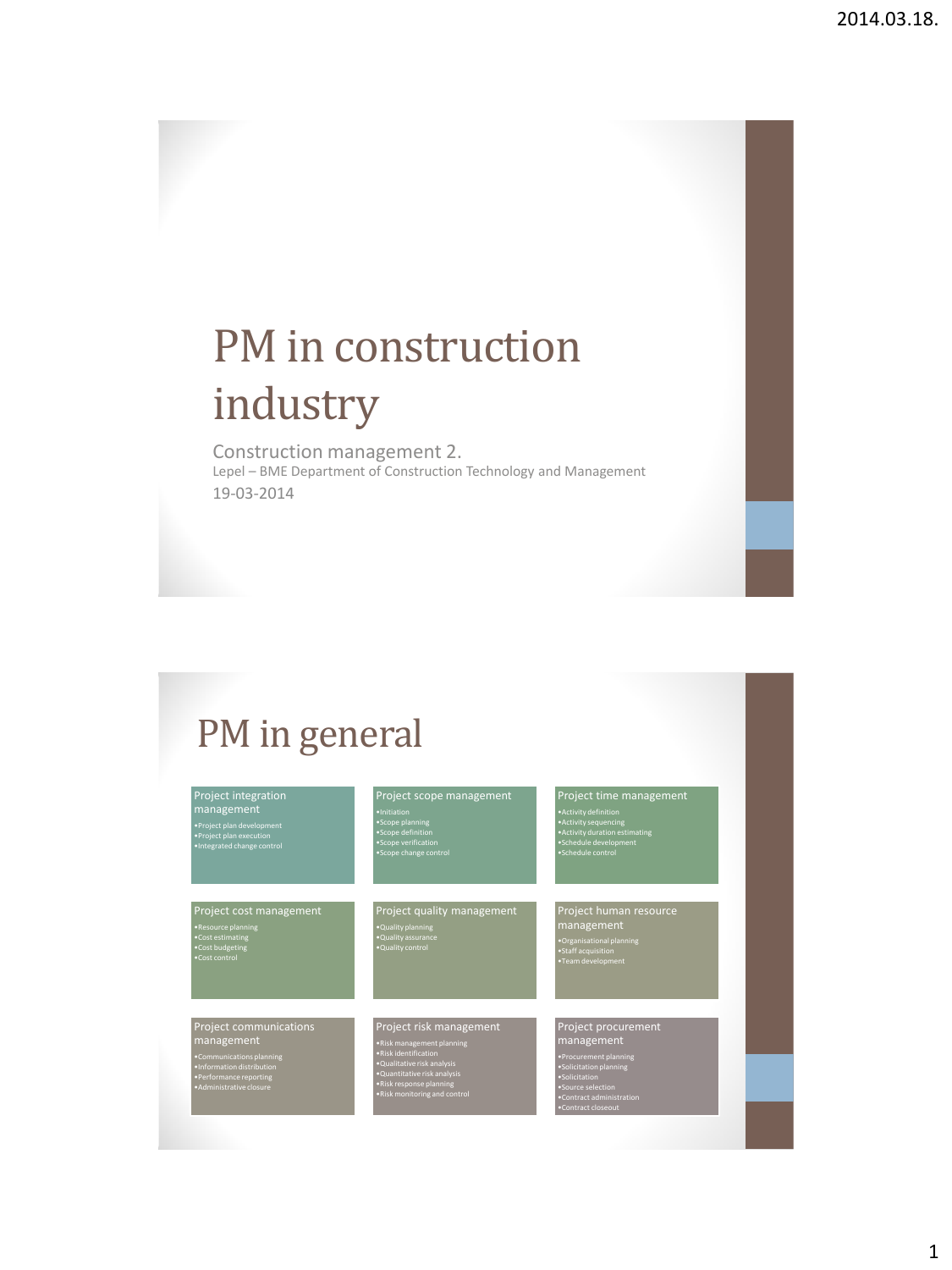## PM in construction industry

| Project safety management<br>·Safety planning<br>·Safety plan execution<br>.Administration and reporting              | Project environmental<br>management<br>· Environmental planning<br>· Environmental assurance<br>· Environmental control | Project financial management<br>. Financial planning<br>· Financial control<br>. Administration and records |
|-----------------------------------------------------------------------------------------------------------------------|-------------------------------------------------------------------------------------------------------------------------|-------------------------------------------------------------------------------------------------------------|
| Project claim management<br>. Claim identification<br>. Claim qualification<br>.Claim prevention<br>.Claim resolution | Construction Extension to<br>۰<br>PMBOK®Guide                                                                           |                                                                                                             |

## PM in construction industry

Because of the properties of construction projects, there are special fields in building PM

- safety management;
- environmental management;
- financial management;
- claim management;
- regulation management (legal environment);
- subcontractors management.

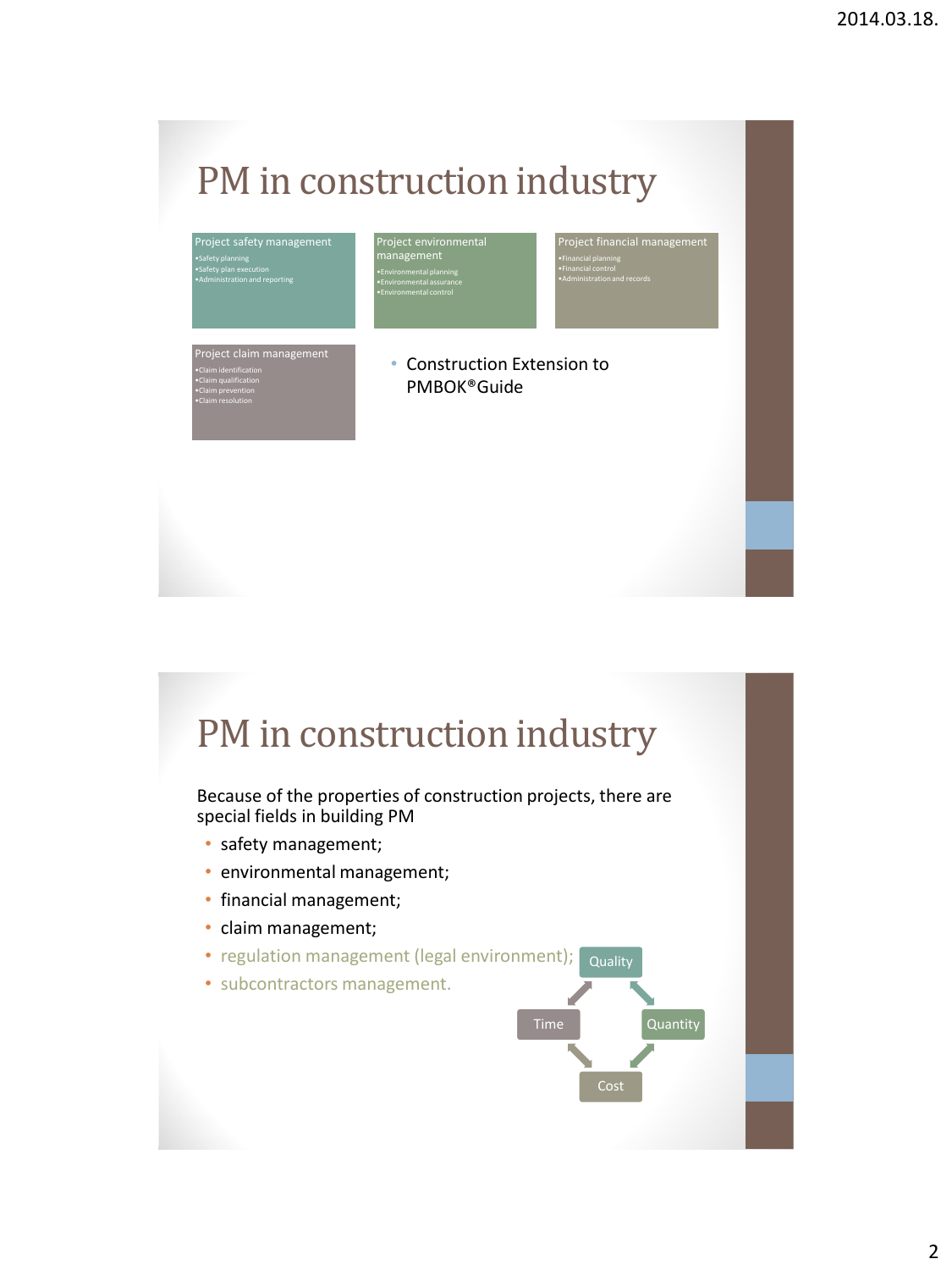

## Communications management

Communications planning: determining the information and communication needs of the stakeholders:

- Who needs what information;
- When will they need it;
- How it will be given to them.

Information distribution: making needed information available to project stakeholders.

Performance reporting: collecting and distributing performance information:

- Status reporting;
- Progress measurement;
- Forecasting.

Administrative closure.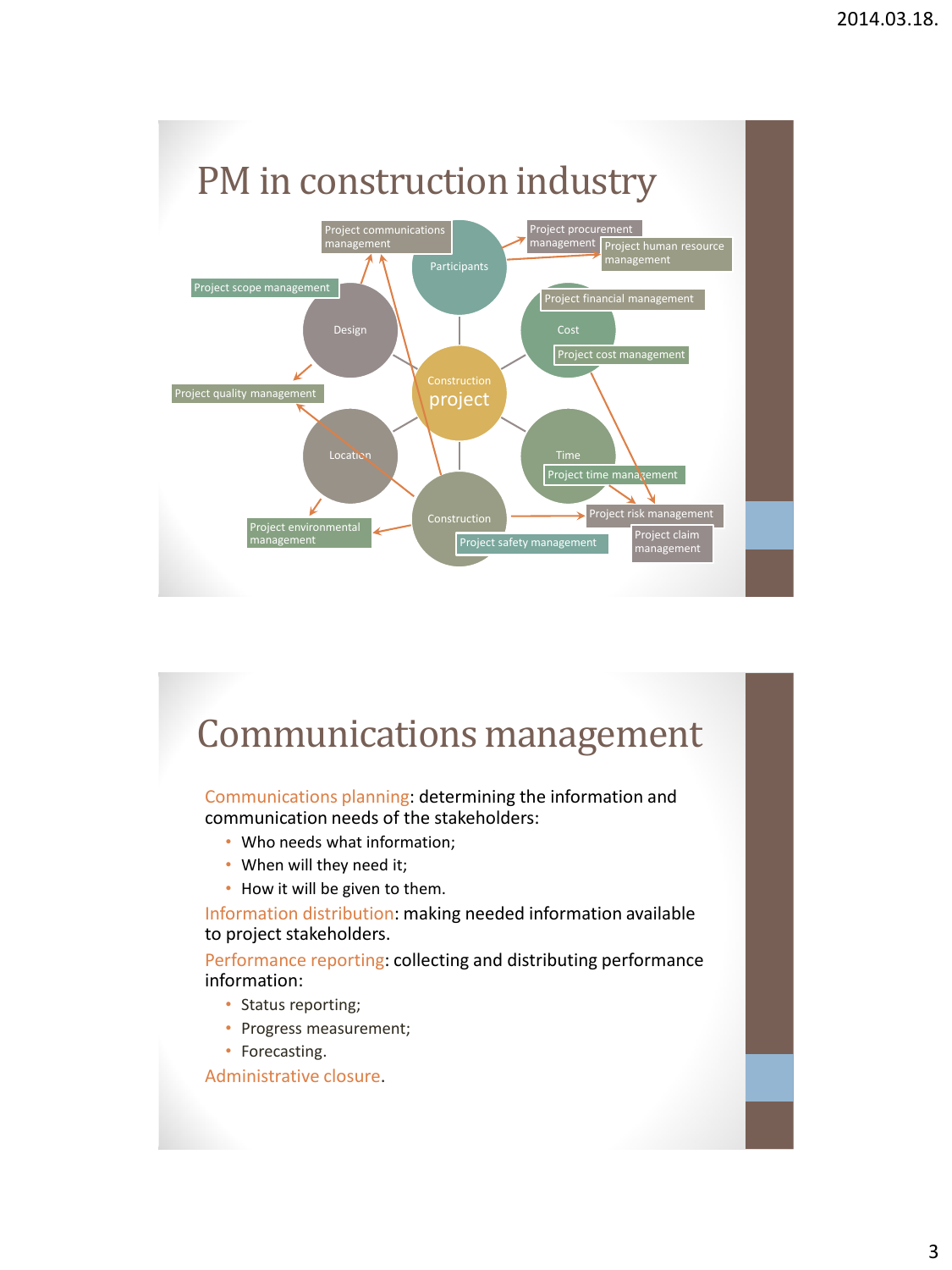## Communications management

### Communicating

- The exchange of information it has many dimensions:
	- Written and oral;
	- Internal (within the project) and external (to the customer, the media, the public, etc.);
	- Formal (reports, etc.) and informal (memos, ad hoc conversations, etc.);
	- Vertical (up and down the organisation) and horizontal (with peers).
- Project communication management means to decide how to communicate – including choosing media (written/oral) and style at different points of the project.

### Communications management

Communications management plan contains information on:

- Methods to gather and store various types of information collecting and disseminating updates and corrections;
- Distribution structure: who gets what information and in what form (according to project organisation chart);
- Description of the information to be distributed:
	- Format,
	- Content,
	- Level of detail,
	- Conventions/definitions to be used.
- Etc.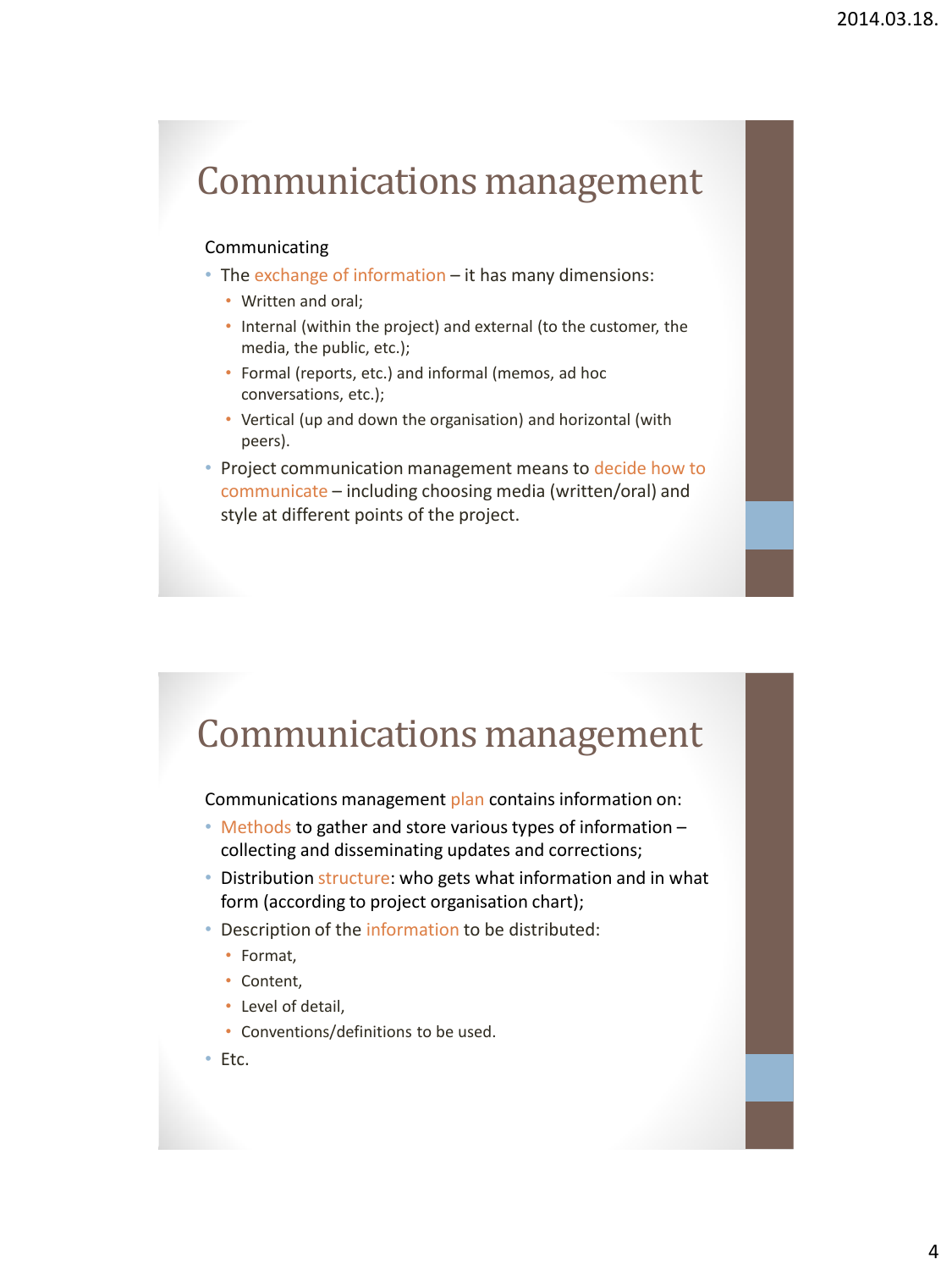Performance reporting – a part of communications management

- Status reporting  $-$  "where the project now stands";
- Progress reporting  $-$  "what the project team has accomplished";
- Forecasting predicting future project status and progress.



### Performance reporting

#### How to measure progress?

- Based on milestones;
- Based on costs: how much has been spent;
- Based on work needed (in workers-day);
- Based on material consumption in case of using materials of great volumes, e.g. earth, concrete, etc.
- Based on other units, e.g.:
	- Levels finished (in case of multi-storey buildings);
	- Flats finished (in case of residential buildings);
	- Length of road finished;
	- Etc.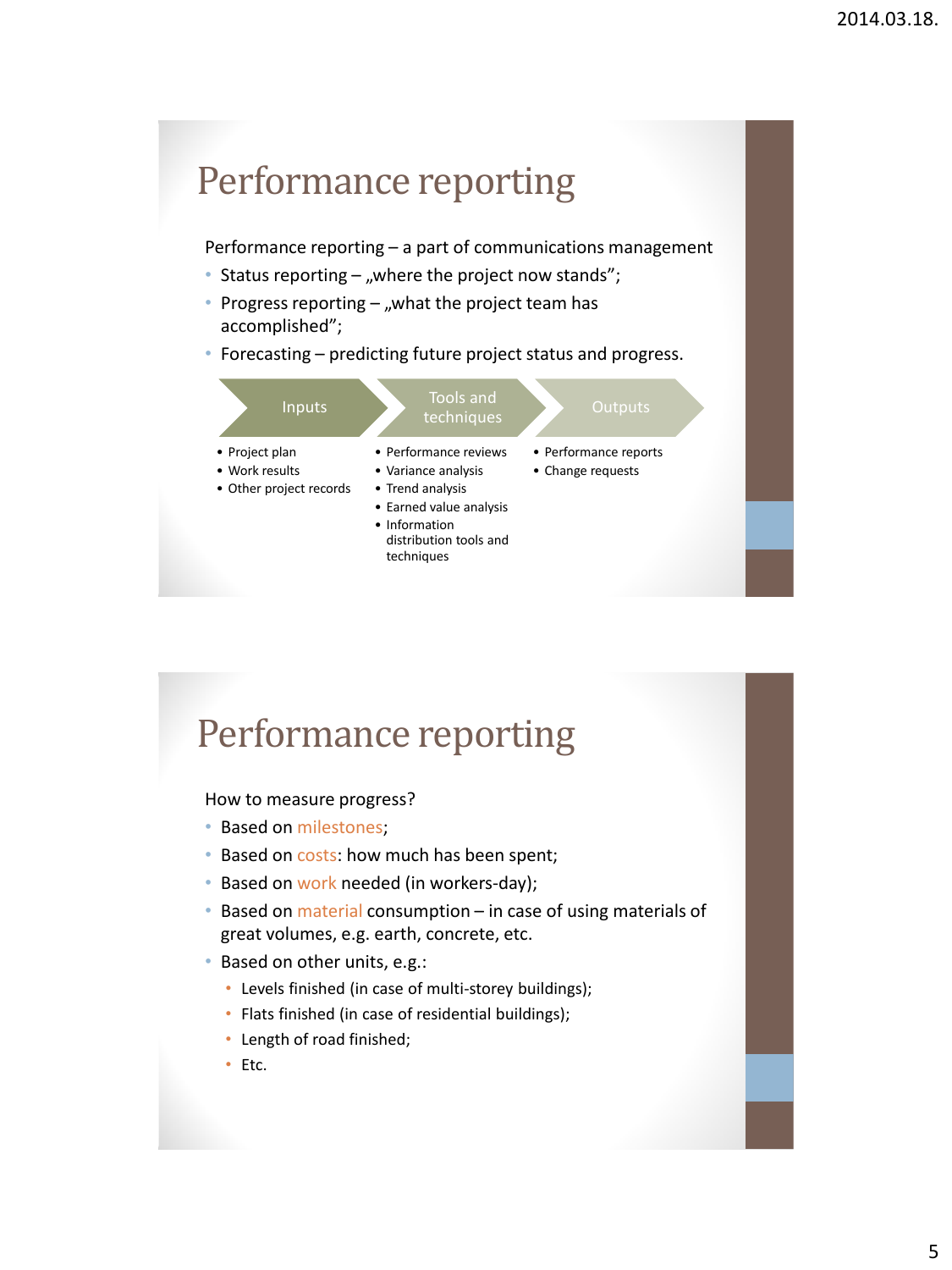#### Milestone based measuring

- Costs and deadlines can be assigned to each milestone
- It is accurate at well-defined milestones, but can not be used between them
- Hard to use if a company has more constructions in progress at the same time

| <b>Planned</b><br>date (week) | <b>Planned</b><br>cost (HUF) | <b>Actual date</b><br>(week) | <b>Actual</b><br>cost (HUF) |
|-------------------------------|------------------------------|------------------------------|-----------------------------|
| 4                             | 5 0 0 0                      | 5                            | 6 0 0 0                     |
| 15                            | 12 000                       | 16                           | 14 000                      |
| 30                            | 40 000                       | 33                           | 42 000                      |
| 40                            | 50 000                       | 42                           | 56 000                      |
|                               |                              |                              |                             |

### Performance reporting

How to report performance?

- Comparing actual project results to planned or expected results (variance analysis):
	- Cost variances;
	- Schedule variances;
	- Variances from plan in the areas of scope, quality and risk, etc.
- Examining project results over time (trend analysis).
- Earned value analysis the most commonly used method, it integrates scope, cost and schedule measures.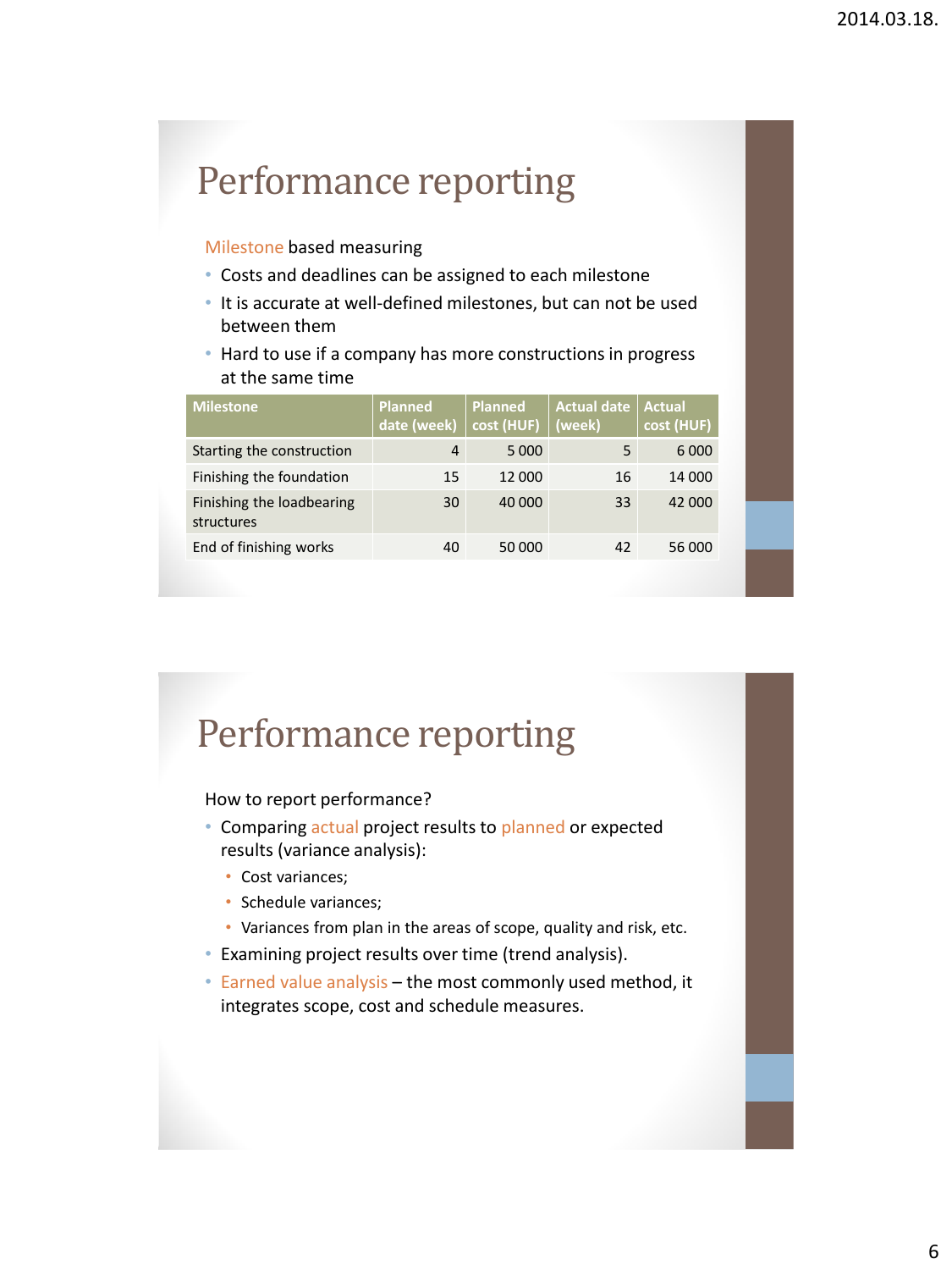#### Earned value analysis

- Key values:
	- The budget = budgeted cost of work scheduled (BCWS) it is the plan;
	- The actual cost = actual cost of work performed  $(ACWP)$  the total of direct and indirect costs – it is the reality;
	- The earned value = budgeted cost of work performed  $-$  it is an imaginary number;
- Most commonly used measures:
	- Cost variance: CV = BCWP ACWP
	- Cost performance index: CPI = BCWP / ACWP
	- Schedule variance: CV = BCWP BCWS
	- Schedule performance index: SPI = BCWP / BCWS



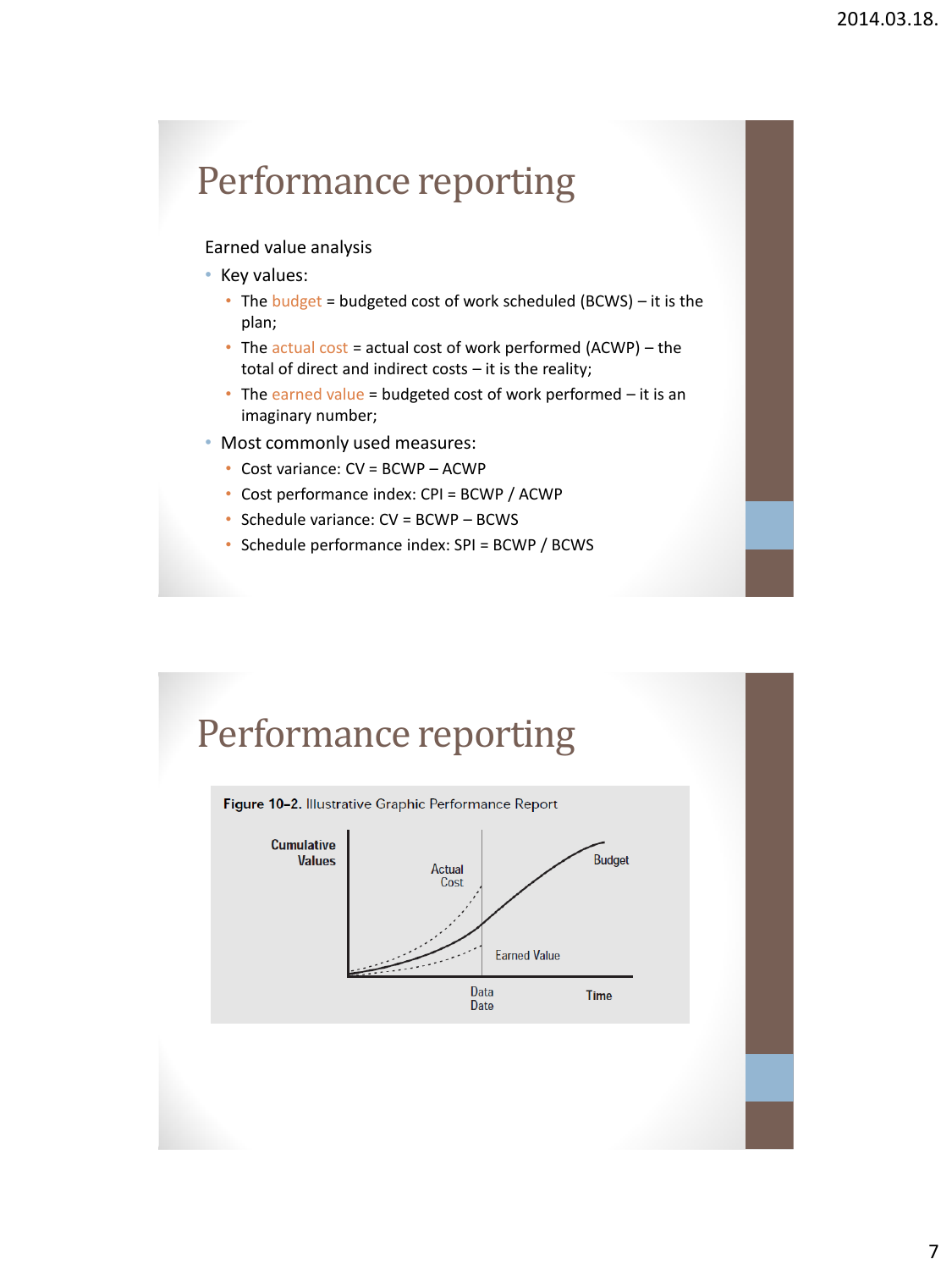#### Figure 10-3. Illustrative Tabular Performance Report

| <b>WBS Element</b>                     | <b>Budget (\$)</b> | <b>Earned</b><br>Value (\$) | <b>Actual</b><br>Cost (\$) | <b>Cost Variance</b><br>(\$) | (%)                     | <b>Schedule Variance</b><br>(\$) | (%)                   |
|----------------------------------------|--------------------|-----------------------------|----------------------------|------------------------------|-------------------------|----------------------------------|-----------------------|
|                                        | (BCWS)             | (BCWP)                      | (ACWP)                     | (BCWP-<br><b>ACWP)</b>       | (BCWP÷<br><b>(ACWP)</b> | (BCWP-<br><b>BCWS</b>            | (BCWP÷<br><b>BCWS</b> |
| Pre-pilot planning<br>1.0              | 63.000             | 58.000                      | 62.500                     | $-4.500$                     | $-7.8$                  | $-5,000$                         | $-7.9$                |
| 2.0<br>Draft checklists                | 64,000             | 48,000                      | 46,800                     | 1.200                        | 2.5                     | $-16,000$                        | $-25.0$               |
| 3.0<br>Curriculum design               | 23,000             | 20,000                      | 23.500                     | $-3.500$                     | $-17.5$                 | $-3.000$                         | $-13.0$               |
| 4.0<br>Mid-term evaluation             | 68,000             | 68.000                      | 72.500                     | $-4.500$                     | $-6.6$                  | 0                                | 0.0                   |
| 5.0<br>Implementation support          | 12,000             | 10.000                      | 10,000                     | $\mathbf{0}$                 | 0.0                     | $-2.000$                         | $-16.7$               |
| <b>Manual of practice</b><br>6.0       | 7.000              | 6.200                       | 6.000                      | 200                          | 3.2                     | $-800$                           | $-11.4$               |
| 7.0<br>Roll-out plan                   | 20,000             | 13.500                      | 18.100                     | $-4.600$                     | $-34.1$                 | $-6.500$                         | $-32.5$               |
| <b>Totals</b>                          | 257.000            | 223.700                     | 239,400                    | $-15.700$                    | $-7.0$                  | $-33.300$                        | $-13.0$               |
| Note: All figures are project-to-date. |                    |                             |                            |                              |                         |                                  |                       |

### Project risk management

- Risk: the effect of uncertainty on objectives, whether positive or negative.
- Project Risk Management:
	- identifying
	-
	- analysing  $\qquad \qquad$  project risk
	- responding to
	- maximising the results of positive events and minimising the consequences of adverse events.
- Risk Identification
- 
- Risk Quantification
- Risk assesment
- Risk Response Development
- Risk management
- Risk Response Control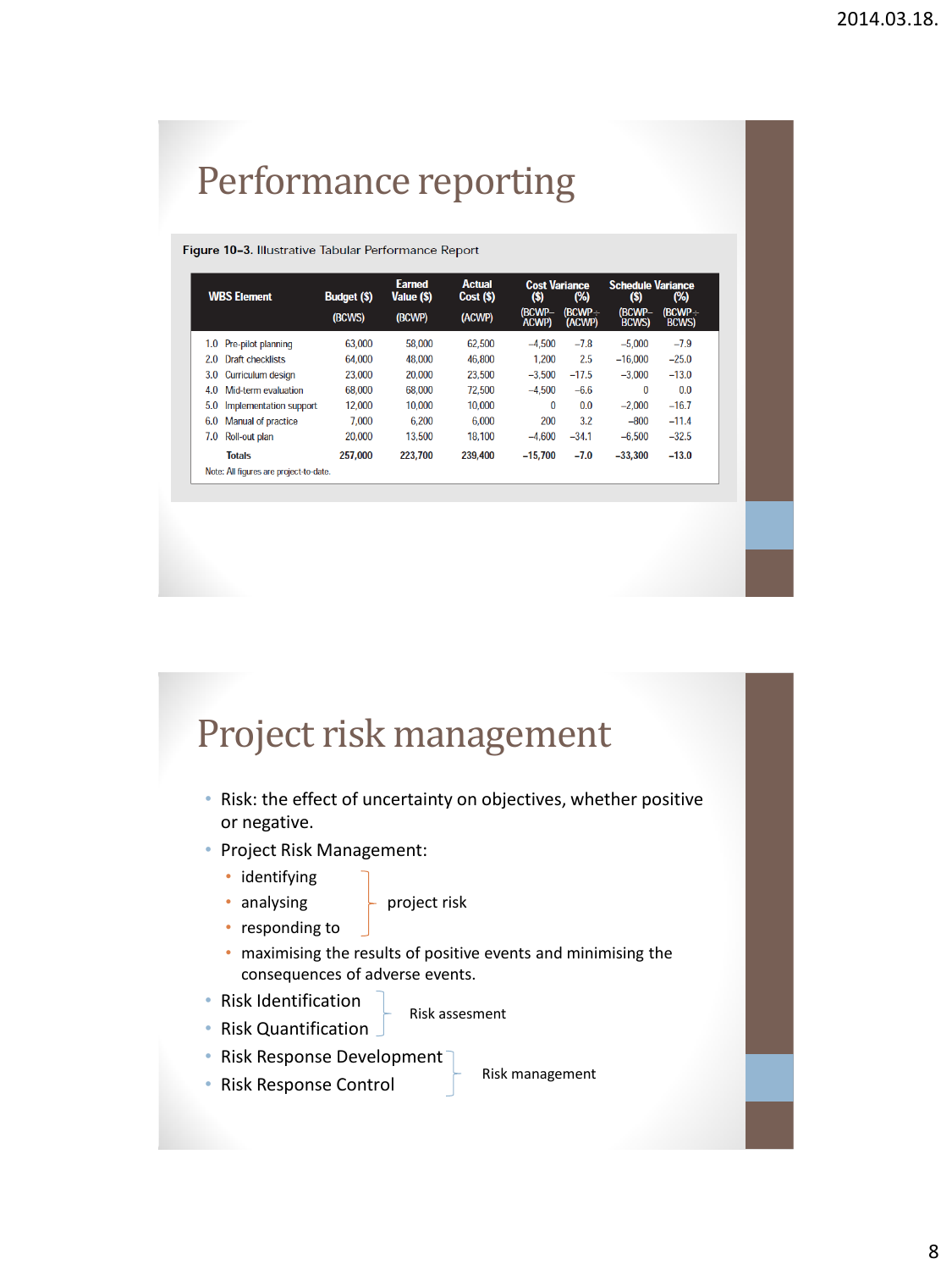## Project risk management

#### Risk assessment

• identification, probability estimate and impact analysis – make clear definition of risks, including chance of their occurrence together with assessing their impact on the project's outputs.

#### Risk management

• deals with identifying counteractions necessary to avoid or lessen chance of occurrence or to decrease impact of adverse consequences identified during risk assessment.

### Project risk management

Risk Assessment:

- Exploring and identifying risks.
- Analysing risk factors in terms of their impact on performance ( cost, schedule and quality).
- Estimating probability of the risk occurring during execution of the project.
- Assigning priorities to risks according to their probability, effects and range of damages associated, together with analysing chance of their simultaneous occurrence.
- Risk identification should address both internal and external risks.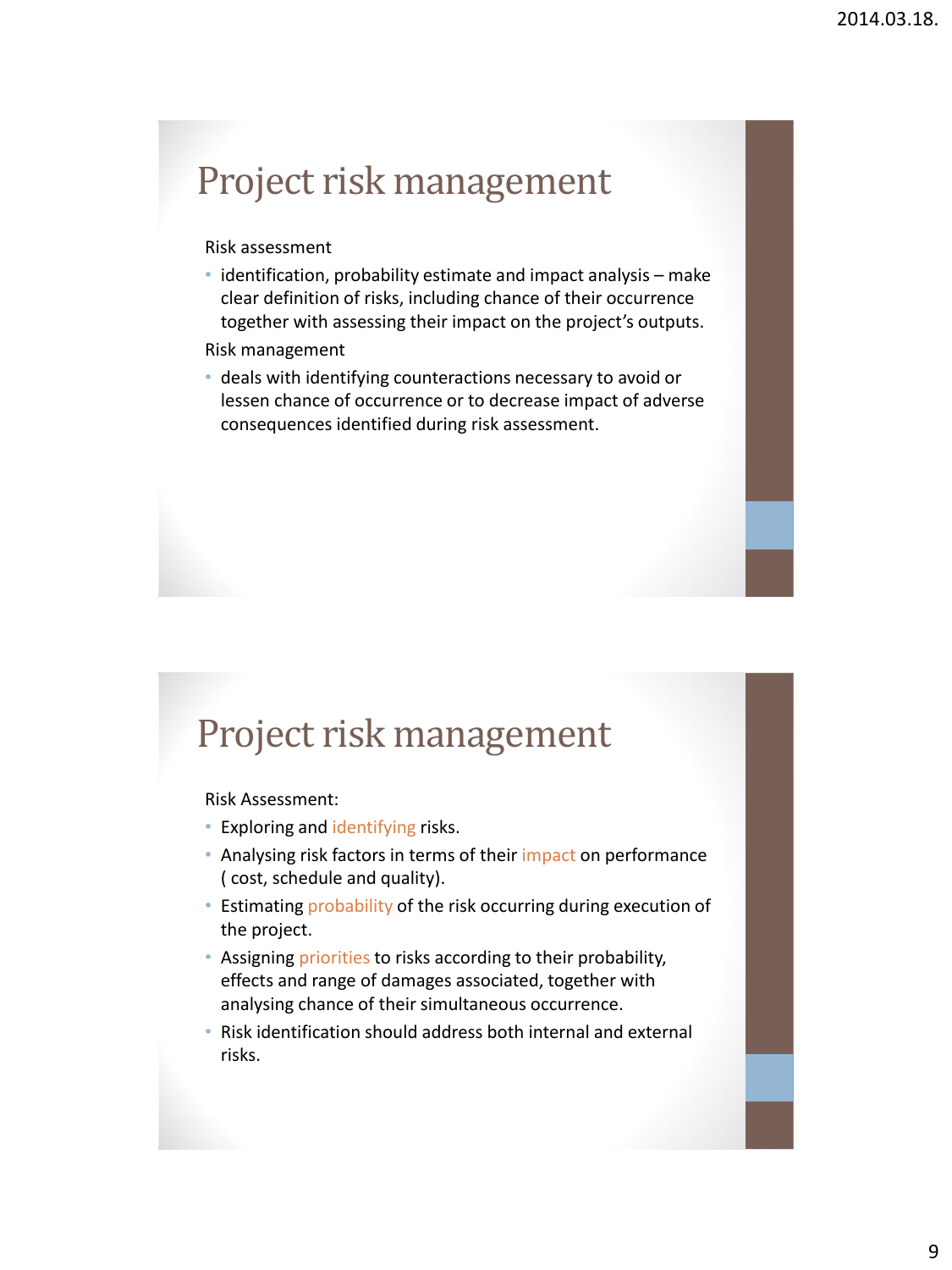## Project risk management

#### Inputs:

- Product description.
- Other planning outputs. For example:
	- Work breakdown structure;
	- Cost estimates and duration estimates;
	- Etc.
- Historical information about what actually happened on previous projects. Sources can be:
	- Project files —records of previous project results that are detailed enough to aid in risk identification.
	- Commercial databases historical information available to buy
	- Project team knowledge the individual members of the project team may remember previous occurrences or assumptions.

## Project risk management

Risk Management Priorities:

- High-impact, high-probability risks;
- High-impact, lower-probability risks;
- Lower-impact, high-probability risks. What can be done?
- Avoiding the risk (eliminating);
- Reducing the risk (likelihood or impact);
- Transferring the risk to others (insurance);
- Contingency plans (to be implemented if the risk occurs);
- Accepting the risk (just monitoring).

Cost-effective countermeasures – compared with the likely damage if the risk occurred.



Impact